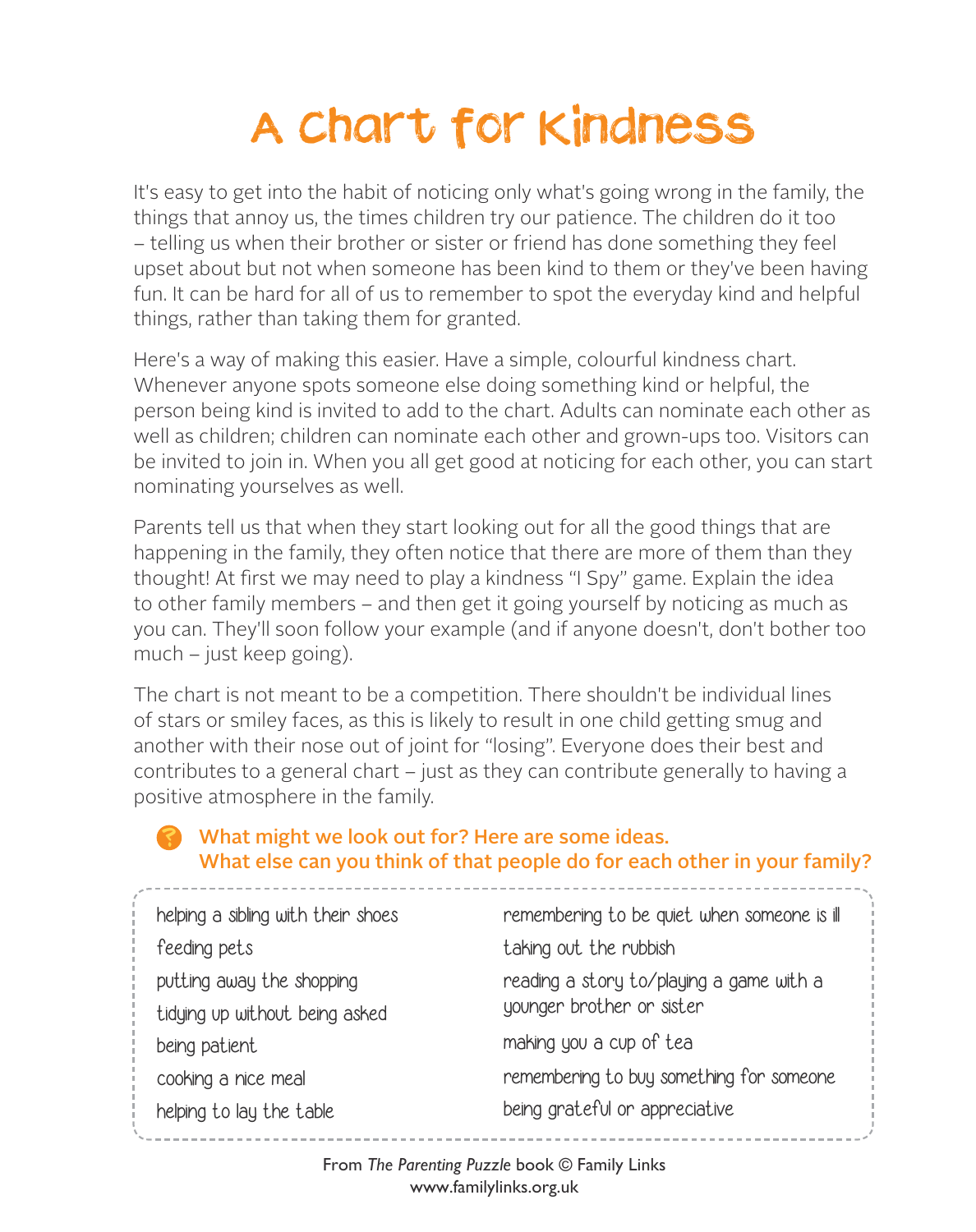Here are some ideas for kindness charts. Keep them simple – and they don't have to be works of art! If you have children who enjoy drawing, they could take it in turns to design the chart for everyone to colour in. You can also buy stars and stickers quite cheaply in stationery shops.







From *The Parenting Puzzle* book © Family Links www.familylinks.org.uk